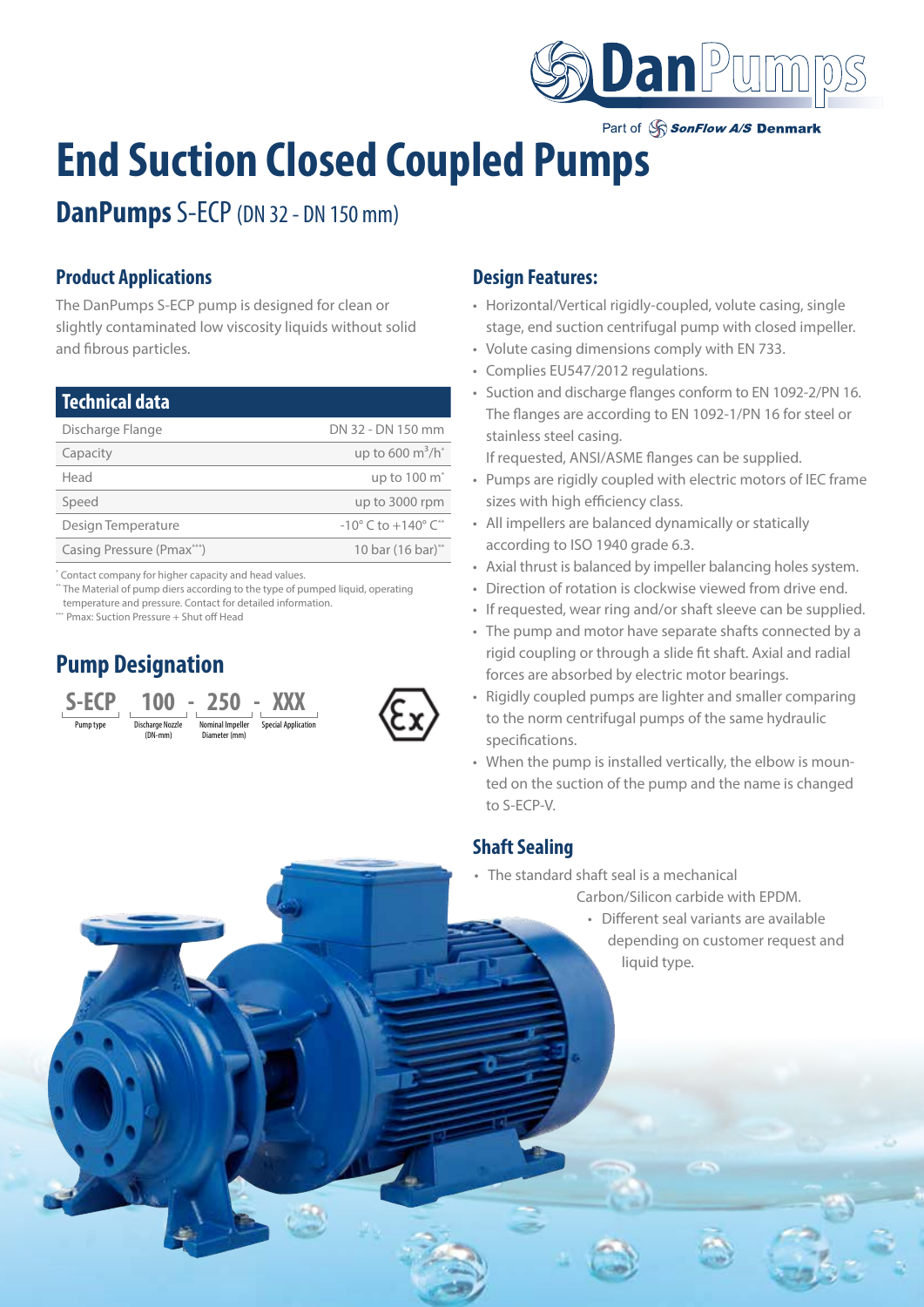## **Performance Curves - Complette DanPumps S-ECP**

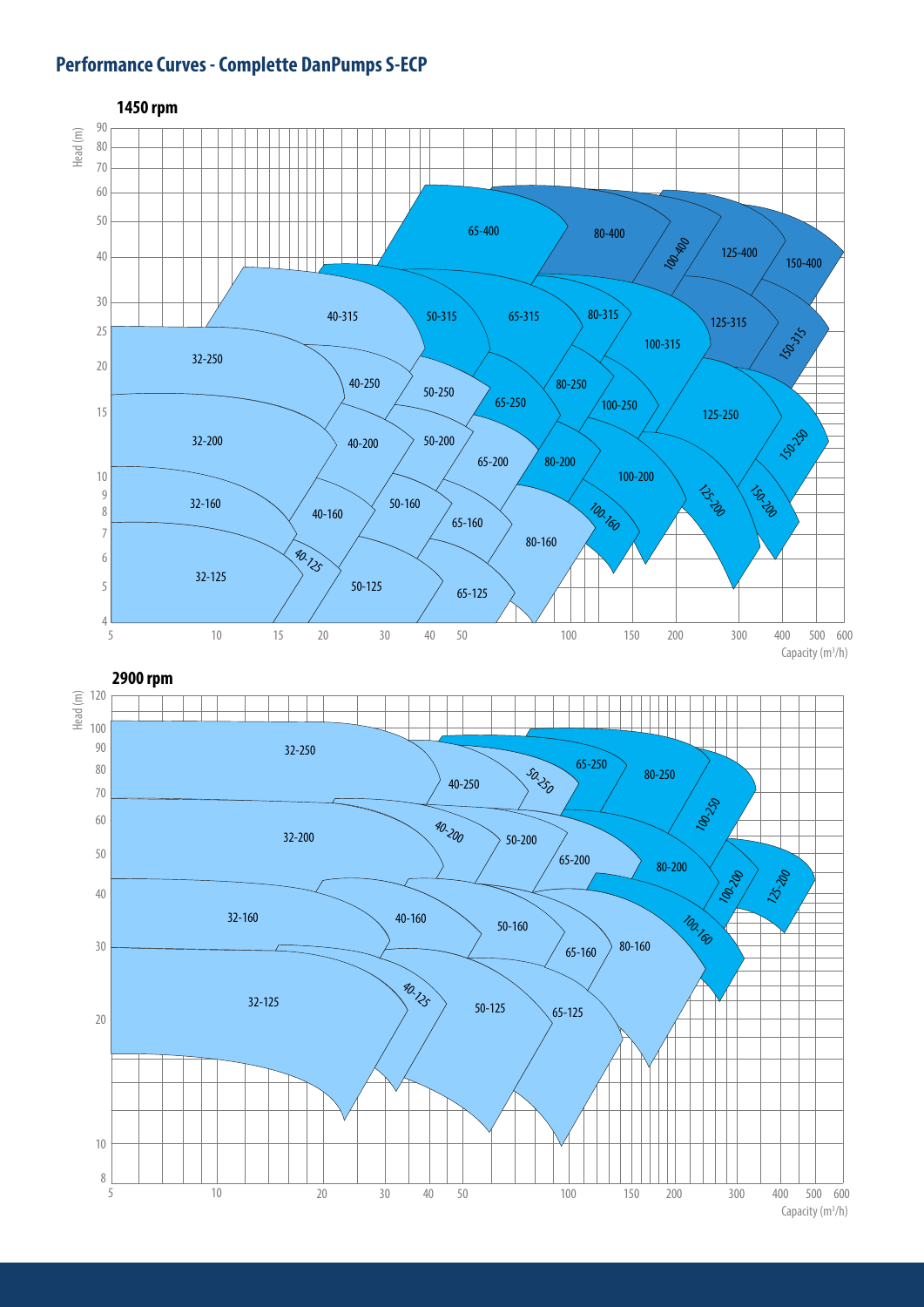# **Dimensions**



 $\overline{z}$ 

h2

H

#### 2900 rpm (2 Pole Motor)

| Pump             |                                  |                |              |            |            |                |            |            |                           |            |            |            |                |            |          | <b>S-ECP INSTALLATION DIMENSIONS (mm)</b> |                |                |                |                        |                |            |          |          |
|------------------|----------------------------------|----------------|--------------|------------|------------|----------------|------------|------------|---------------------------|------------|------------|------------|----------------|------------|----------|-------------------------------------------|----------------|----------------|----------------|------------------------|----------------|------------|----------|----------|
| <b>Type</b>      | Form                             |                | <b>Motor</b> |            |            |                |            |            | <b>Overall Dimensions</b> |            |            |            |                |            |          |                                           |                |                |                | <b>Foot Dimensions</b> |                |            |          |          |
|                  |                                  | kW             | <b>IEC</b>   | <b>DNe</b> | <b>DNb</b> | $\overline{A}$ | W          | Lm         |                           | H          | h1         | h2         | h <sub>3</sub> | e          | m1       | m <sub>2</sub>                            | m <sub>3</sub> | m <sub>4</sub> | n <sub>1</sub> | n <sub>2</sub>         | n <sub>3</sub> | n4         | Sp       | Sm       |
| 32-125           | F <sub>1</sub>                   | 1.5            | 90L          | 50         | 32         | 80             | 156        | 266        | 503                       | 252        | 112        | 140        | 90             | 56         | 70       | 100                                       | 125            | 158            | 140            | 190                    | 140            | 190        | 14       | 10       |
| $32 - 125$       | F1                               | 2,2            | 90L          | 50         | 32         | 80             | 156        | 266        | 503                       | 252        | 112        | 140        | 90             | 56         | 70       | 100                                       | 125            | 158            | 140            | 190                    | 140            | 190        | 14       | 10       |
| 32-125           | F1                               | 3              | 100L         | 50         | 32         | 80             | 179        | 292        | 551                       | 252        | 112        | 140        | 100            | 63         | 70       | 100                                       | 140            | 178            | 140            | 190                    | 160            | 192        | 14       | 12       |
| 32-125           | F1                               | $\overline{4}$ | 112M         | 50         | 32         | 80             | 179        | 336        | 595                       | 252        | 112        | 140        | 112            | 70         | 70       | 100                                       | 140            | 176            | 140            | 190                    | 190            | 220        | 14       | 12       |
| 32-160           | F1                               | 2.2            | 90L          | 50         | 32         | 80             | 156        | 267        | 503                       | 292        | 132        | 160        | 90             | 56         | 70       | 100                                       | 125            | 158            | 190            | 240                    | 140            | 190        | 14       | 10       |
| 32-160           | F <sub>1</sub>                   | 3              | 100L         | 50         | 32         | 80             | 179        | 292        | 551                       | 292        | 132        | 160        | 100            | 63         | 70       | 100                                       | 140            | 178            | 190            | 240                    | 160            | 192        | 14       | 12       |
| 32-160           | F1                               | $\overline{4}$ | 112M         | 50         | 32         | 80             | 179        | 336        | 595                       | 292        | 132        | 160        | 112            | 70         | 70       | 100                                       | 140            | 176            | 190            | 240                    | 190            | 220        | 14       | 12       |
| 32-160           | F1                               | 5,5            | <b>132S</b>  | 50         | 32         | 80             | 189        | 360        | 629                       | 292        | 132        | 160        | 132            | 89         | 70       | 100                                       | 140            | 180            | 190            | 240                    | 216            | 252        | 14       | 12       |
| 32-200           | F <sub>2</sub>                   | 5,5            | <b>132S</b>  | 50         | 32         | 80             | 189        | 360        | 629                       | 340        | 160        | 180        | 132            | 89         | 70       | 100                                       | 140            | 180            | 190            | 240                    | 216            | 252        | 14       | 12       |
| 32-200           | F <sub>2</sub>                   | 7,5            | 132M         | 50         | 32         | 80             | 189        | 396        | 665                       | 340        | 160        | 180        | 132            | 89         | 70       | 100                                       | 178            | 218            | 190            | 240                    | 216            | 252        | 14       | 12       |
| 32-200           | F <sub>2</sub>                   | 11             | 160M         | 50         | 32         | 80             | 226        | 466        | 772                       | 340        | 160        | 180        | 160            | 108        | 70       | 100                                       | 210            | 311            | 190            | 240                    | 254            | 298        | 14       | 15       |
| 32-250           | F <sub>2</sub>                   | 7,5            | 132M         | 50         | 32         | 100            | 189        | 396        | 685                       | 405        | 180        | 225        | 132            | 89         | 95       | 125                                       | 178            | 218            | 250            | 320                    | 216            | 252        | 14       | 12       |
| 32-250           | F <sub>2</sub>                   | 11             | 160M         | 50         | 32         | 100            | 226        | 466        | 792                       | 405        | 180        | 225        | 160            | 108        | 95       | 125                                       | 210            | 311            | 250            | 320                    | 254            | 298        | 14       | 15       |
| 32-250           | F <sub>2</sub>                   | 15             | 160M         | 50         | 32         | 100            | 226        | 466        | 792                       | 405        | 180        | 225        | 160            | 108        | 95       | 125                                       | 210            | 311            | 250            | 320                    | 254            | 298        | 14       | 15       |
| 32-250           | F <sub>2</sub>                   | 18.5           | 160M         | 50         | 32         | 100            | 226        | 466        | 792                       | 405        | 180        | 225        | 160            | 108        | 95       | 125                                       | 210            | 311            | 250            | 320                    | 254            | 298        | 14       | 15       |
| 32-250           | F <sub>2</sub>                   | 22             | 180M         | 50         | 32         | 100            | 226        | 519        | 845                       | 405        | 180        | 225        | 180            | 121        | 95       | 125                                       | 241            | 343            | 250            | 320                    | 279            | 344        | 14       | 15       |
| $40 - 125$       | F1                               | 2,2            | 90L          | 65         | 40         | 80             | 156        | 267        | 503                       | 252        | 112        | 140        | 90             | 56         | 70       | 100                                       | 125            | 158            | 160            | 210                    | 140            | 190        | 14       | 10       |
| 40-125           | F1                               | 3              | 100L         | 65         | 40         | 80             | 179        | 292        | 551                       | 252        | 112        | 140        | 100            | 63         | 70       | 100                                       | 140            | 178            | 160            | 210                    | 160            | 192        | 14       | 12       |
| $40 - 125$       | F1                               | $\overline{4}$ | 112M         | 65         | 40         | 80             | 179        | 335        | 594                       | 252        | 112        | 140        | 112            | 70         | 70       | 100                                       | 140            | 176            | 160            | 210                    | 190            | 220        | 14       | 12       |
| 40-125           | F <sub>1</sub>                   | 5.5            | 132S         | 65         | 40         | 80             | 189        | 360        | 629                       | 252        | 112        | 140        | 132            | 89         | 70       | 100                                       | 140            | 180            | 160            | 210                    | 216            | 252        | 14       | 12       |
| 40-160           | F1                               | $\overline{4}$ | 112M         | 65         | 40         | 80             | 179        | 336        | 595                       | 292        | 132        | 160        | 112            | 70         | 70       | 100                                       | 140            | 176            | 190            | 240                    | 190            | 220        | 14       | 12       |
| $40 - 160$       | F1                               | 5,5            | <b>132S</b>  | 65         | 40         | 80             | 189        | 361        | 629                       | 292        | 132        | 160        | 132            | 89         | 70       | 100                                       | 140            | 180            | 190            | 240                    | 216            | 252        | 14       | 12       |
| 40-160           | F1                               | 7,5            | 132M         | 65         | 40         | 80             | 189        | 396        | 665                       | 292        | 132        | 160        | 132            | 89         | 70       | 100                                       | 178            | 218            | 190            | 240                    | 216            | 252        | 14       | 12       |
| 40-200           | F <sub>2</sub>                   | 7,5            | 132M         | 65         | 40         | 100            | 189        | 396        | 685                       | 340        | 160        | 180        | 132            | 89         | 70       | 100                                       | 178            | 218            | 212            | 265                    | 216            | 252        | 14       | 12       |
| 40-200           | F <sub>2</sub>                   | 11             | 160M         | 65         | 40         | 100            | 226        | 466        | 792                       | 340        | 160        | 180        | 160            | 108        | 70       | 100                                       | 210            | 311            | 212            | 265                    | 254            | 298        | 14       | 15       |
| 40-200           | F <sub>2</sub>                   | 15             | 160M         | 65         | 40         | 100            | 226        | 466        | 792                       | 340        | 160        | 180        | 160            | 108        | 70       | 100                                       | 210            | 311            | 212            | 265                    | 254            | 298        | 14       | 15       |
| 40-200           | F <sub>2</sub>                   | 18,5           | 160M         | 65         | 40         | 100            | 226        | 466        | 792                       | 340        | 160        | 180        | 160            | 108        | 70       | 100                                       | 210            | 311            | 212            | 265                    | 254            | 298        | 14       | 15       |
| 40-250           | F <sub>2</sub><br>F <sub>2</sub> | 15             | 160L         | 65         | 40         | 100            | 226        | 466        | 792                       | 405        | 180        | 225        | 160            | 108        | 70       | 125                                       | 210            | 311            | 250            | 320                    | 254            | 298        | 14       | 15       |
| 40-250<br>40-250 | F <sub>2</sub>                   | 18,5<br>22     | 160L<br>180M | 65<br>65   | 40<br>40   | 100<br>100     | 226<br>226 | 466<br>519 | 792<br>845                | 405<br>405 | 180<br>180 | 225<br>225 | 160<br>180     | 108<br>121 | 70<br>70 | 125<br>125                                | 210<br>241     | 311<br>343     | 250<br>250     | 320<br>320             | 254<br>279     | 298<br>344 | 14<br>14 | 15<br>15 |
| 40-250           | F <sub>2</sub>                   | 30             | 200L         | 65         | 40         | 100            | 226        | 555        | 881                       | 425        | 180        | 225        | 200            | 133        | 70       | 125                                       | 305            | 365            | 250            | 320                    | 318            | 388        | 14       | 19       |
| 50-125           | F1                               | 3              | 100L         | 65         | 50         | 100            | 179        | 292        | 571                       | 292        | 132        | 160        | 100            | 63         | 70       | 100                                       | 140            | 178            | 190            | 240                    | 160            | 192        | 14       | 12       |
| 50-125           | F1                               | $\overline{4}$ | 112M         | 65         | 50         | 100            | 179        | 336        | 615                       | 292        | 132        | 160        | 112            | 70         | 70       | 100                                       | 140            | 176            | 190            | 240                    | 190            | 220        | 14       | 12       |
| 50-125           | F1                               | 5,5            | <b>132S</b>  | 65         | 50         | 100            | 189        | 361        | 650                       | 292        | 132        | 160        | 132            | 89         | 70       | 100                                       | 140            | 180            | 190            | 240                    | 216            | 252        | 14       | 12       |
| 50-125           | F1                               | 7,5            | 132M         | 65         | 50         | 100            | 189        | 396        | 685                       | 292        | 132        | 160        | 132            | 89         | 70       | 100                                       | 178            | 218            | 190            | 240                    | 216            | 252        | 14       | 12       |
| 50-160           | F1                               | 5,5            | <b>132S</b>  | 65         | 50         | 100            | 189        | 360        | 649                       | 340        | 160        | 180        | 132            | 89         | 70       | 100                                       | 140            | 180            | 212            | 265                    | 216            | 252        | 14       | 12       |
| 50-160           | F1                               | 7,5            | 132M         | 65         | 50         | 100            | 189        | 396        | 685                       | 340        | 160        | 180        | 132            | 89         | 70       | 100                                       | 178            | 218            | 212            | 265                    | 216            | 252        | 14       | 12       |
| 50-160           | F1                               | 11             | 160M         | 65         | 50         | 100            | 226        | 466        | 792                       | 340        | 160        | 180        | 160            | 108        | 70       | 100                                       | 210            | 311            | 212            | 265                    | 254            | 298        | 14       | 15       |
| 50-160           | F1                               | 15             | 160M         | 65         | 50         | 100            | 226        | 466        | 792                       | 340        | 160        | 180        | 160            | 108        | 70       | 100                                       | 210            | 311            | 212            | 265                    | 254            | 298        | 14       | 15       |
| 50-200           | F <sub>2</sub>                   | 11             | 160M         | 65         | 50         | 100            | 226        | 466        | 792                       | 360        | 160        | 200        | 160            | 108        | 70       | 100                                       | 210            | 311            | 212            | 265                    | 254            | 298        | 14       | 15       |
| 50-200           | F <sub>2</sub>                   | 15             | 160M         | 65         | 50         | 100            | 226        | 466        | 792                       | 360        | 160        | 200        | 160            | 108        | 70       | 100                                       | 210            | 311            | 212            | 265                    | 254            | 298        | 14       | 15       |
| 50-200           | F <sub>2</sub>                   | 18,5           | 160M         | 65         | 50         | 100            | 226        | 466        | 792                       | 360        | 160        | 200        | 160            | 108        | 70       | 100                                       | 210            | 311            | 212            | 265                    | 254            | 298        | 14       | 15       |
| 50-200           | F <sub>2</sub>                   | 22             | 180M         | 65         | 50         | 100            | 226        | 519        | 845                       | 380        | 160        | 200        | 180            | 121        | 70       | 100                                       | 241            | 343            | 212            | 265                    | 279            | 344        | 14       | 15       |
|                  |                                  |                |              |            |            |                |            |            |                           |            |            |            |                |            |          |                                           |                |                |                |                        |                |            |          |          |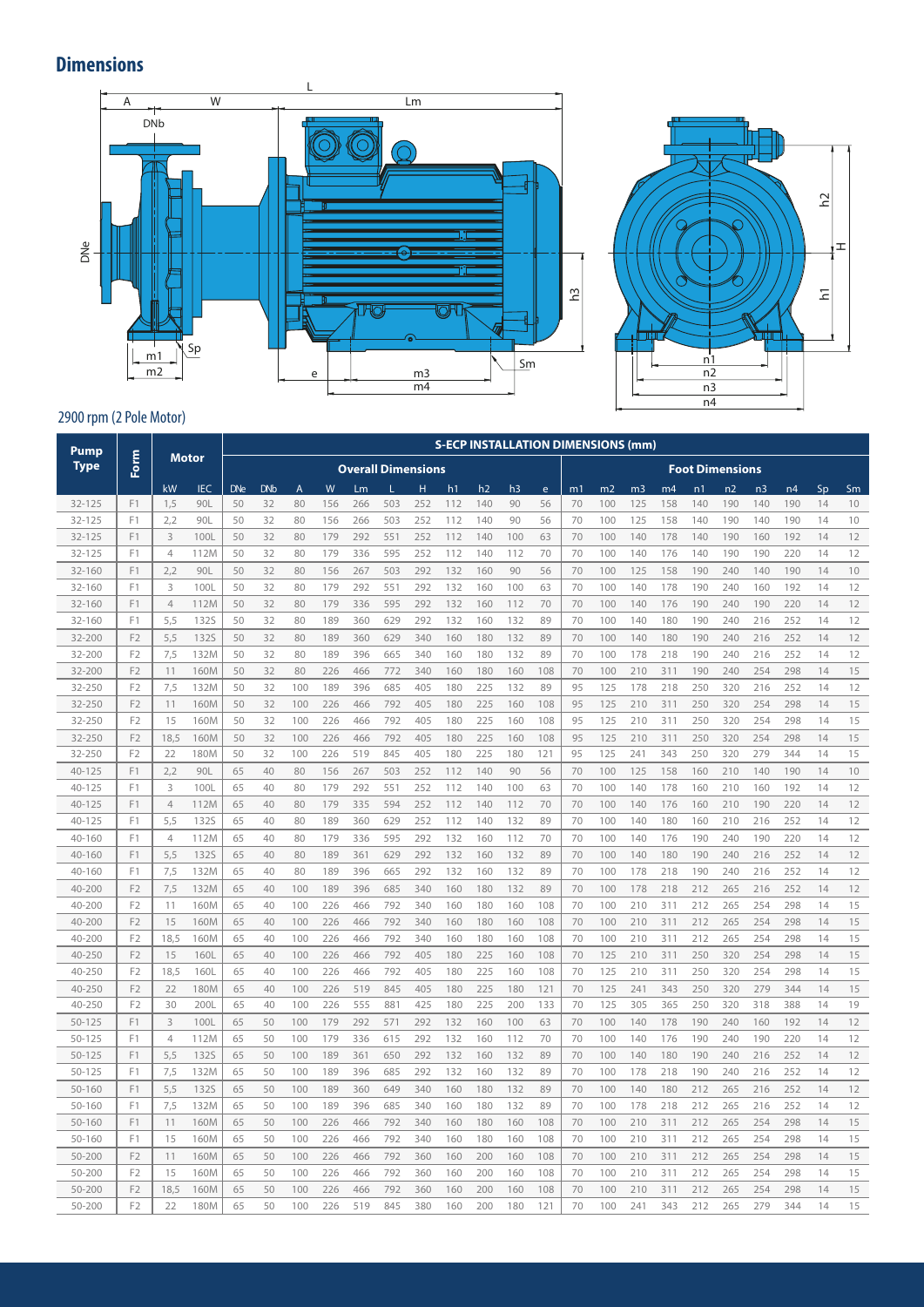#### 2900 rpm (2 Pole Motor) (continued)

| Pump               |                                  |                |              |            |            |                |            |            |                           |            |            |                |            |            |            | <b>S-ECP INSTALLATION DIMENSIONS (mm)</b> |                |            |                        |            |                |            |          |          |
|--------------------|----------------------------------|----------------|--------------|------------|------------|----------------|------------|------------|---------------------------|------------|------------|----------------|------------|------------|------------|-------------------------------------------|----------------|------------|------------------------|------------|----------------|------------|----------|----------|
| <b>Type</b>        | Form                             |                | Motor        |            |            |                |            |            | <b>Overall Dimensions</b> |            |            |                |            |            |            |                                           |                |            | <b>Foot Dimensions</b> |            |                |            |          |          |
|                    |                                  | kW             | <b>IEC</b>   | <b>DNe</b> | <b>DNb</b> | $\overline{A}$ | W          | Lm         |                           | н          | h1         | h <sub>2</sub> | h3         | e          | m1         | m2                                        | m <sub>3</sub> | m4         | n1                     | n2         | n <sub>3</sub> | n4         | Sp       | Sm       |
| 50-250             | F <sub>2</sub>                   | 18,5           | 160L         | 65         | 50         | 100            | 226        | 466        | 792                       | 405        | 180        | 225            | 160        | 108        | 95         | 125                                       | 210            | 311        | 250                    | 320        | 254            | 298        | 14       | 15       |
| 50-250             | F <sub>2</sub>                   | 22             | 180M         | 65         | 50         | 100            | 226        | 519        | 845                       | 405        | 180        | 225            | 180        | 121        | 95         | 125                                       | 241            | 343        | 250                    | 320        | 279            | 344        | 14       | 15       |
| 50-250             | F <sub>2</sub>                   | 30             | 200L         | 65         | 50         | 100            | 226        | 555        | 881                       | 425        | 180        | 225            | 200        | 133        | 95         | 125                                       | 305            | 365        | 250                    | 320        | 318            | 388        | 14       | 19       |
| 65-125             | F <sub>1</sub>                   | $\overline{4}$ | 112M         | 80         | 65         | 100            | 179        | 336        | 615                       | 340        | 160        | 180            | 112        | 70         | 95         | 125                                       | 140            | 176        | 212                    | 280        | 190            | 220        | 14       | 12       |
| 65-125             | F <sub>1</sub>                   | 5,5            | <b>132S</b>  | 80         | 65         | 100            | 189        | 360        | 649                       | 340        | 160        | 180            | 132        | 89         | 95         | 125                                       | 140            | 180        | 212                    | 280        | 216            | 252        | 14       | 12       |
| 65-125             | F1                               | 7,5            | 132M         | 80         | 65         | 100            | 189        | 396        | 685                       | 340        | 160        | 180            | 132        | 89         | 95         | 125                                       | 178            | 218        | 212                    | 280        | 216            | 252        | 14       | 12       |
| $65 - 125$         | F <sub>1</sub>                   | 11             | 160M         | 80         | 65         | 100            | 226        | 466        | 792                       | 340        | 160        | 180            | 160        | 108        | 95         | 125                                       | 210            | 311        | 212                    | 280        | 254            | 298        | 14       | 15       |
| 65-160             | F1                               | 7,5            | 132M         | 80         | 65         | 100            | 189        | 396        | 685                       | 360        | 160        | 200            | 132        | 89         | 95         | 125                                       | 178            | 218        | 212                    | 280        | 216            | 252        | 14       | 12       |
| 65-160             | F1                               | 11             | 160L         | 80         | 65         | 100            | 226        | 466        | 792                       | 360        | 160        | 200            | 160        | 108        | 95         | 125                                       | 210            | 311        | 212                    | 280        | 254            | 298        | 14       | 15       |
| 65-160             | F <sub>1</sub>                   | 15             | 160L         | 80         | 65         | 100            | 226        | 466        | 792                       | 360        | 160        | 200            | 160        | 108        | 95         | 125                                       | 210            | 311        | 212                    | 280        | 254            | 298        | 14       | 15       |
| 65-200             | F <sub>2</sub>                   | 15             | 160L         | 80         | 65         | 100            | 226        | 466        | 792                       | 405        | 180        | 225            | 160        | 108        | 95         | 125                                       | 210            | 311        | 250                    | 320        | 254            | 298        | 14       | 15       |
| 65-200             | F <sub>2</sub>                   | 18,5           | 160L         | 80         | 65         | 100            | 226        | 466        | 792                       | 405        | 180        | 225            | 160        | 108        | 95         | 125                                       | 210            | 311        | 250                    | 320        | 254            | 298        | 14       | 15       |
| 65-200             | F <sub>2</sub>                   | 22             | 180M         | 80         | 65         | 100            | 226        | 519        | 845                       | 405        | 180        | 225            | 180        | 121        | 95         | 125                                       | 241            | 343        | 250                    | 320        | 279            | 344        | 14       | 15       |
| 65-200             | F <sub>2</sub>                   | 30             | 200L         | 80         | 65         | 100            | 226        | 555        | 881                       | 425        | 180        | 225            | 200        | 133        | 95         | 125                                       | 305            | 365        | 250                    | 320        | 318            | 388        | 14       | 19       |
| 65-250             | F <sub>2</sub>                   | 30             | 200L         | 80         | 65         | 100            | 246        | 555        | 901                       | 450        | 200        | 250            | 200        | 133        | 120        | 160                                       | 305            | 365        | 280                    | 360        | 318            | 388        | 19       | 19       |
| 65-250             | F <sub>2</sub>                   | 37             | 200L         | 80         | 65         | 100            | 246        | 555        | 901                       | 450        | 200        | 250            | 200        | 133        | 120        | 160                                       | 305            | 365        | 280                    | 360        | 318            | 388        | 19       | 19       |
| 65-250             | F <sub>2</sub>                   | 45             | 225M         | 80         | 65         | 100            | 248        | 625        | 973                       | 475        | 200        | 250            | 225        | 149        | 120        | 160                                       | 311            | 383        | 280                    | 360        | 356            | 442        | 19       | 19       |
| 65-250             | F <sub>2</sub>                   | 55             | 250M         | 80         | 65         | 100            | 294        | 753        | 1147                      | 500        | 200        | 250            | 250        | 168        | 120        | 160                                       | 349            | 409        | 280                    | 360        | 406            | 506        | 19       | 24       |
| 80-160             | F <sub>1</sub>                   | 11             | 160M         | 100        | 80         | 125            | 226        | 466        | 817                       | 405        | 180        | 225            | 160        | 108        | 95         | 125                                       | 210            | 311        | 250                    | 320        | 254            | 298        | 14       | 15       |
| 80-160             | F <sub>1</sub>                   | 15             | 160M         | 100        | 80         | 125            | 226        | 466        | 817                       | 405        | 180        | 225            | 160        | 108        | 95         | 125                                       | 210            | 311        | 250                    | 320        | 254            | 298        | 14       | 15       |
| 80-160             | F <sub>1</sub>                   | 18,5           | 160M         | 100        | 80         | 125            | 226        | 466        | 817                       | 405        | 180        | 225            | 160        | 108        | 95         | 125                                       | 210            | 311        | 250                    | 320        | 254            | 298        | 14       | 15       |
| 80-160             | F <sub>1</sub>                   | 22             | 180          | 100        | 80         | 125            | 226        | 519        | 870                       | 405        | 180        | 225            | 180        | 121        | 95         | 125                                       | 241            | 343        | 250                    | 320        | 279            | 344        | 14       | 15       |
| 80-160             | F1                               | 30             | 200L         | 100        | 80         | 125            | 226        | 555        | 906                       | 425        | 180        | 225            | 200        | 133        | 95         | 125                                       | 305            | 365        | 250                    | 320        | 318            | 388        | 14       | 19       |
| 80-200             | F <sub>1</sub>                   | 22             | 180M         | 100        | 80         | 125            | 234        | 519        | 878                       | 430        | 180        | 250            | 180        | 121        | 95         | 125                                       | 279            | 343        | 280                    | 345        | 279            | 344        | 14       | 15       |
| 80-200             | F1                               | 30             | 200L         | 100        | 80         | 125            | 236        | 555        | 916                       | 450        | 180        | 250            | 200        | 133        | 95         | 125                                       | 305            | 365        | 280                    | 345        | 318            | 388        | 14       | 19       |
| 80-200             | F1                               | 37             | 200L         | 100        | 80         | 125            | 236        | 555        | 916                       | 450        | 180        | 250            | 200        | 133        | 95         | 125                                       | 305            | 365        | 280                    | 345        | 318            | 388        | 14       | 19       |
| 80-200             | F <sub>1</sub>                   | 45             | 225M         | 100        | 80         | 125            | 238        | 625        | 988                       | 475        | 180        | 250            | 225        | 149        | 95         | 125                                       | 311            | 383        | 280                    | 345        | 356            | 442        | 14       | 19       |
| 80-250             | F <sub>2</sub>                   | 37             | 200L         | 100        | 80         | 125            | 246        | 555        | 926                       | 480        | 200        | 280            | 200        | 133        | 120        | 160                                       | 305            | 365        | 315                    | 400        | 318            | 388        | 19       | 19       |
| 80-250             | F <sub>2</sub>                   | 45             | 225M         | 100        | 80         | 125            | 248        | 625        | 998                       | 505        | 200        | 280            | 225        | 149        | 120        | 160                                       | 311            | 383        | 315                    | 400        | 356            | 442        | 19       | 19       |
| 80-250             | F <sub>2</sub>                   | 55             | 250M         | 100        | 80         | 125            | 294        | 753        | 1172                      | 530        | 200        | 280            | 250        | 168        | 120        | 160                                       | 349            | 409        | 315                    | 400        | 406            | 506        | 19       | 24       |
| 80-250             | F <sub>2</sub><br>F <sub>2</sub> | 75             | 280M         | 100        | 80         | 125            | 294        | 885        | 1304                      | 560        | 200        | 280            | 280        | 188        | 120        | 160                                       | 419            | 500        | 315                    | 400        | 457            | 554        | 19       | 24       |
| 80-250             |                                  | 90             | 280M         | 100        | 80         | 125            | 294        | 885        | 1304                      | 560        | 200        | 280            | 280        | 188        | 120        | 160                                       | 419            | 500        | 315                    | 400        | 457            | 554        | 19       | 24       |
| 100-160<br>100-160 | F1<br>F1                         | 22<br>30       | 180M<br>200L | 125<br>125 | 100<br>100 | 125<br>125     | 244<br>246 | 519<br>555 | 888<br>926                | 480<br>480 | 200<br>200 | 280<br>280     | 180<br>200 | 121<br>133 | 120        | 160<br>160                                | 279<br>305     | 343<br>365 | 280<br>280             | 360        | 279<br>318     | 344<br>388 | 19<br>19 | 15<br>19 |
| 100-160            | F <sub>1</sub>                   | 37             | 200L         | 125        | 100        | 125            | 246        | 555        | 926                       | 480        | 200        | 280            | 200        | 133        | 120        | 160                                       | 305            | 365        | 280                    | 360<br>360 | 318            | 388        | 19       | 19       |
| 100-200            | F1                               | 30             | 200L         | 125        | 100        | 125            | 246        | 555        | 926                       | 480        | 200        | 280            | 200        | 133        | 120<br>120 | 160                                       | 305            | 365        | 280                    | 360        | 318            | 388        | 19       | 19       |
| 100-200            | F1                               | 37             | 200L         | 125        | 100        | 125            | 246        | 555        | 926                       | 480        | 200        | 280            | 200        | 133        | 120        | 160                                       | 305            | 365        | 280                    | 360        | 318            | 388        | 19       | 19       |
| 100-200            | F1                               | 45             | 225M         | 125        | 100        | 125            | 248        | 625        | 998                       | 505        | 200        | 280            | 225        | 149        | 120        | 160                                       | 311            | 383        | 280                    | 360        | 356            | 442        | 19       | 19       |
| 100-200            | F1                               | 55             | 250M         | 125        | 100        | 125            | 294        | 754        | 1173                      | 530        | 200        | 280            | 250        | 168        | 120        | 160                                       | 349            | 409        | 280                    | 360        | 406            | 506        | 19       | 24       |
| 100-250            | F2                               | 45             | 225M         | 125        | 100        | 140            | 248        | 625        | 1013                      | 505        | 225        | 280            | 225        | 149        | 120        | 160                                       | 311            | 383        | 315                    | 400        | 356            | 442        | 19       | 19       |
|                    |                                  |                |              |            |            |                |            |            |                           |            |            |                |            |            |            |                                           |                |            |                        |            |                |            |          |          |
| 100-250            | F <sub>2</sub><br>F <sub>2</sub> | 55             | 250M         | 125        | 100        | 140            | 294        | 753        | 1187                      | 530        | 225        | 280            | 250        | 168        | 120        | 160                                       | 349            | 409        | 315                    | 400        | 406            | 506        | 19       | 24       |
| 100-250<br>100-250 | F <sub>2</sub>                   | 75<br>90       | 280M         | 125<br>125 | 100<br>100 | 140<br>140     | 294<br>294 | 885<br>885 | 1319                      | 560<br>560 | 225        | 280<br>280     | 280<br>280 | 188<br>188 | 120<br>120 | 160<br>160                                | 419<br>419     | 500<br>500 | 315<br>315             | 400<br>400 | 457            | 554<br>554 | 19<br>19 | 24<br>24 |
|                    |                                  |                | 280M         |            |            |                |            |            | 1319                      |            | 225        |                |            |            |            |                                           |                |            |                        |            | 457            |            |          |          |
| 125-200            | F1                               | 55             | 250M         | 150        | 125        | 140            | 294<br>294 | 753        | 1187                      | 565        | 250        | 315            | 250        | 168        | 120        | 160                                       | 349            | 409        | 315                    | 400        | 406            | 506        | 19       | 24       |
| 125-200            | F1                               | 75             | 280M         | 150        | 125        | 140            |            | 885        | 1319                      | 595        | 250        | 315            | 280        | 188        | 120        | 160                                       | 419            | 500        | 315                    | 400        | 457            | 554        | 19       | 24       |
| 125-200            | F1                               | 90             | 280M         | 150        | 125        | 140            | 294        | 885        | 1319                      | 595        | 250        | 315            | 280        | 188        | 120        | 160                                       | 419            | 500        | 315                    | 400        | 457            | 554        | 19       | 24       |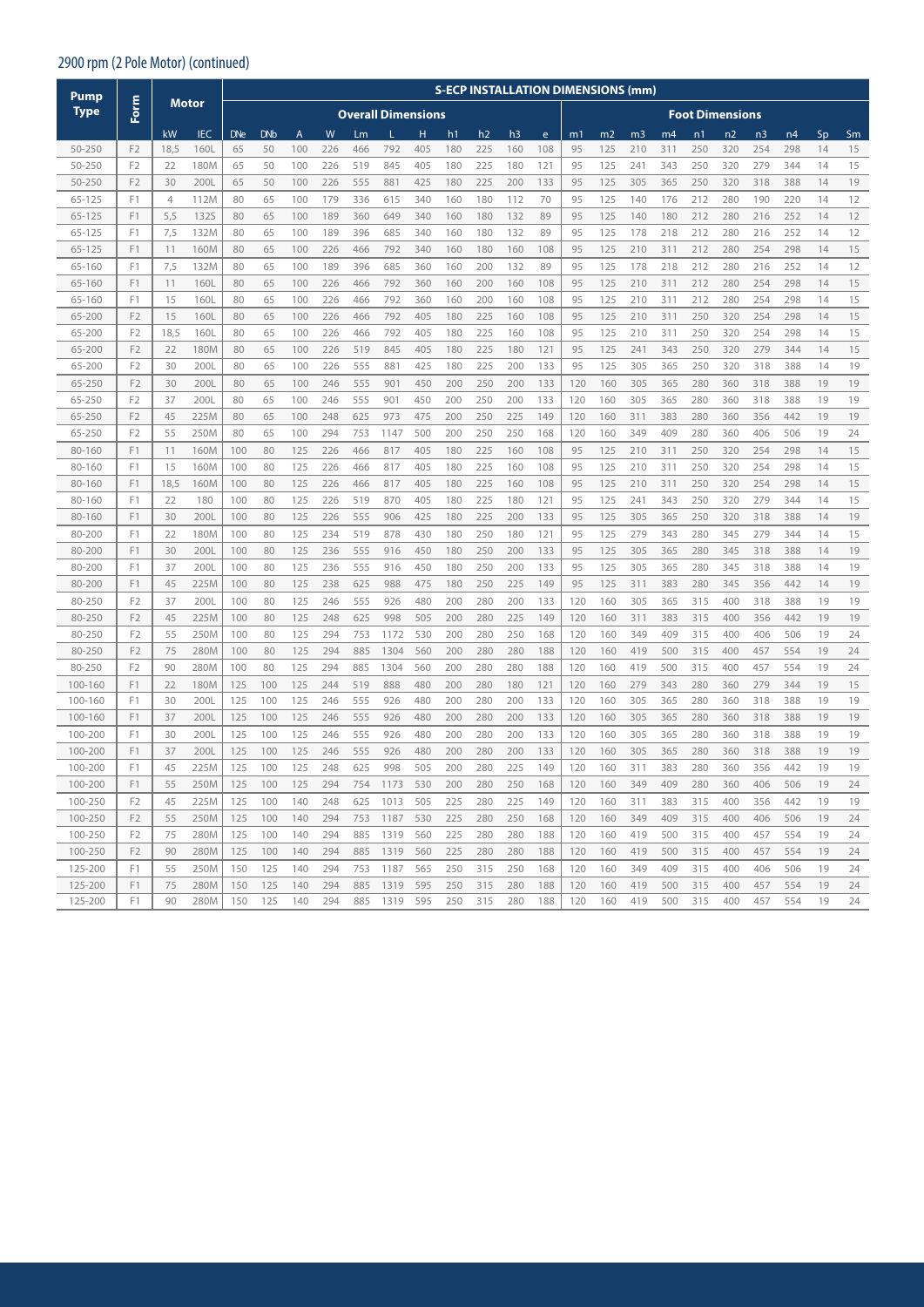#### 1450 rpm (4 Pole Motor)

| Pump             |                                  |                     |              |            |            |            |            |                           |            |            |            |            |                |           |            | <b>S-ECP INSTALLATION DIMENSIONS (mm)</b> |                |            |            |                        |                |            |          |          |
|------------------|----------------------------------|---------------------|--------------|------------|------------|------------|------------|---------------------------|------------|------------|------------|------------|----------------|-----------|------------|-------------------------------------------|----------------|------------|------------|------------------------|----------------|------------|----------|----------|
| <b>Type</b>      | Form                             |                     | Motor        |            |            |            |            | <b>Overall Dimensions</b> |            |            |            |            |                |           |            |                                           |                |            |            | <b>Foot Dimensions</b> |                |            |          |          |
|                  |                                  | kW                  | <b>IEC</b>   | <b>DNe</b> | <b>DNb</b> | A          | W          | Lm                        |            | Н          | h1         | h2         | h <sub>3</sub> | e         | m1         | m <sub>2</sub>                            | m <sub>3</sub> | m4         | n1         | n2                     | n <sub>3</sub> | n4         | Sp       | Sm       |
| 32-125           | F1                               | 0,37                | 160L         | 50         | 32         | 80         | 136        | 222                       | 439        | 252        | 112        | 140        | 71             | 45        | 70         | 100                                       | 90             | 106        | 140        | 190                    | 112            | 128        | 14       | 7        |
| 32-125           | F1                               | 0,55                | 180M         | 50         | 32         | 80         | 156        | 244                       | 480        | 252        | 112        | 140        | 80             | 50        | 70         | 100                                       | 100            | 120        | 140        | 190                    | 125            | 165        | 14       | 10       |
| 32-160           | F1                               | 0,37                | 200L         | 50         | 32         | 80         | 136        | 222                       | 439        | 292        | 132        | 160        | 71             | 45        | 70         | 100                                       | 90             | 106        | 190        | 240                    | 112            | 128        | 14       | 7        |
| 32-160           | F1                               | 0,55                | 112M         | 50         | 32         | 80         | 156        | 244                       | 480        | 292        | 132        | 160        | 80             | 50        | 70         | 100                                       | 100            | 120        | 190        | 240                    | 125            | 165        | 14       | 10       |
| 32-160           | F1                               | 0,75                | <b>132S</b>  | 50         | 32         | 80         | 156        | 244                       | 480        | 292        | 132        | 160        | 80             | 50        | 70         | 100                                       | 100            | 120        | 190        | 240                    | 125            | 165        | 14       | 10       |
| 32-200           | F <sub>2</sub>                   | 0,75                | 132M         | 50         | 32         | 80         | 156        | 244                       | 480        | 340        | 160        | 180        | 80             | 50        | 70         | 100                                       | 100            | 120        | 190        | 240                    | 125            | 165        | 14       | 10       |
| 32-200           | F <sub>2</sub>                   | 1,1                 | 160M         | 50         | 32         | 80         | 156        | 267                       | 503        | 340        | 160        | 180        | 90             | 56        | 70         | 100                                       | 125            | 158        | 190        | 240                    | 140            | 190        | 14       | 10       |
| 32-200           | F <sub>2</sub>                   | 1,5                 | 132M         | 50         | 32         | 80         | 156        | 267                       | 503        | 340        | 160        | 180        | 90             | 56        | 70         | 100                                       | 125            | 158        | 190        | 240                    | 140            | 190        | 14       | 10       |
| 32-250<br>32-250 | F <sub>2</sub><br>F <sub>2</sub> | 1,1<br>1,5          | 160L<br>160L | 50<br>50   | 32<br>32   | 100<br>100 | 156<br>156 | 267<br>267                | 523<br>523 | 405<br>405 | 180<br>180 | 225<br>225 | 90<br>90       | 56<br>56  | 95<br>95   | 125<br>125                                | 125<br>125     | 158<br>158 | 250<br>250 | 320<br>320             | 140<br>140     | 190<br>190 | 14<br>14 | 10<br>10 |
| 32-250           | F <sub>2</sub>                   | 2,2                 | 160L         | 50         | 32         | 100        | 179        | 292                       | 571        | 405        | 180        | 225        | 100            | 63        | 95         | 125                                       | 140            | 178        | 250        | 320                    | 160            | 192        | 14       | 12       |
| 32-250           | F <sub>2</sub>                   | 3                   | 160L         | 50         | 32         | 100        | 179        | 292                       | 571        | 405        | 180        | 225        | 100            | 63        | 95         | 125                                       | 140            | 178        | 250        | 320                    | 160            | 192        | 14       | 12       |
| $40 - 125$       | F1                               | 0,37                | 180M         | 65         | 40         | 80         | 136        | 223                       | 439        | 252        | 112        | 140        | 71             | 45        | 70         | 100                                       | 90             | 106        | 160        | 210                    | 112            | 128        | 14       | 7        |
| 40-125           | F1                               | 0,55                | 200L         | 65         | 40         | 80         | 156        | 243                       | 479        | 252        | 112        | 140        | 80             | 50        | 70         | 100                                       | 100            | 120        | 160        | 210                    | 125            | 165        | 14       | 10       |
| 40-160           | F1                               | 0,55                | 200L         | 65         | 40         | 80         | 156        | 243                       | 479        | 292        | 132        | 160        | 80             | 50        | 70         | 100                                       | 100            | 120        | 190        | 240                    | 125            | 165        | 14       | 10       |
| 40-160           | F1                               | 0,75                | 200L         | 65         | 40         | 80         | 156        | 243                       | 479        | 292        | 132        | 160        | 80             | 50        | 70         | 100                                       | 100            | 120        | 190        | 240                    | 125            | 165        | 14       | 10       |
| 40-160           | F <sub>1</sub>                   | 1,1                 | 225M         | 65         | 40         | 80         | 156        | 267                       | 503        | 292        | 132        | 160        | 90             | 56        | 70         | 100                                       | 125            | 158        | 190        | 240                    | 140            | 190        | 14       | 10       |
| 40-200           | F <sub>2</sub><br>F <sub>2</sub> | 1,1                 | 90L          | 65         | 40         | 100        | 156        | 266                       | 523        | 340        | 160        | 180        | 90             | 56        | 70         | 100                                       | 125            | 158        | 212        | 265                    | 140            | 190        | 14       | 10       |
| 40-200<br>40-200 | F <sub>2</sub>                   | 1,5<br>2,2          | 90L<br>90L   | 65<br>65   | 40<br>40   | 100<br>100 | 156<br>179 | 266<br>292                | 523<br>571 | 340<br>340 | 160<br>160 | 180<br>180 | 90<br>90       | 56<br>63  | 70<br>70   | 100<br>100                                | 125<br>140     | 158<br>178 | 212<br>212 | 265<br>265             | 140<br>160     | 190<br>192 | 14<br>14 | 10<br>12 |
| 40-250           | F <sub>2</sub>                   | 2,2                 | 100L         | 65         | 40         | 100        | 179        | 292                       | 571        | 405        | 180        | 225        | 100            | 63        | 70         | 125                                       | 140            | 178        | 250        | 320                    | 160            | 192        | 14       | 12       |
| 40-250           | F <sub>2</sub>                   | 3                   | 100L         | 65         | 40         | 100        | 179        | 292                       | 571        | 405        | 180        | 225        | 100            | 63        | 70         | 125                                       | 140            | 178        | 250        | 320                    | 160            | 192        | 14       | 12       |
| 40-250           | F <sub>2</sub>                   | $\overline{4}$      | 112M         | 65         | 40         | 100        | 179        | 335                       | 614        | 405        | 180        | 225        | 112            | 63        | 70         | 125                                       | 140            | 176        | 250        | 320                    | 190            | 220        | 14       | 12       |
| 40-315           | F <sub>2</sub>                   | 3                   | 100L         | 65         | 40         | 100        | 177        | 292                       | 569        | 450        | 200        | 250        | 100            | 63        | 95         | 125                                       | 140            | 178        | 280        | 345                    | 160            | 192        | 14       | 12       |
| 40-315           | F <sub>2</sub>                   | $\overline{4}$      | 112M         | 65         | 40         | 100        | 177        | 335                       | 612        | 450        | 200        | 250        | 112            | 70        | 95         | 125                                       | 140            | 176        | 280        | 345                    | 190            | 220        | 14       | 12       |
| 40-315           | F <sub>2</sub>                   | 5,5                 | 132M         | 65         | 40         | 100        | 187        | 396                       | 683        | 450        | 200        | 250        | 132            | 89        | 95         | 125                                       | 178            | 218        | 280        | 345                    | 216            | 252        | 14       | 12       |
| 40-315           | F <sub>2</sub>                   | 7,5                 | 132M         | 65         | 40         | 100        | 187        | 396                       | 683        | 450        | 200        | 250        | 132            | 89        | 95         | 125                                       | 178            | 218        | 280        | 345                    | 216            | 252        | 14       | 12       |
| $50 - 125$       | F1                               | 0,55                | 80M          | 65         | 50         | 100        | 156        | 244                       | 500        | 292        | 132        | 160        | 80             | 50        | 70         | 100                                       | 100            | 120        | 190        | 240                    | 125            | 165        | 14       | 10       |
| 50-125           | F1                               | 0,75                | 80M          | 65         | 50         | 100        | 156        | 244                       | 500        | 292        | 132        | 160        | 80             | 50        | 70         | 100                                       | 100            | 120        | 190        | 240                    | 125            | 165        | 14       | 10       |
| 50-125<br>50-160 | F1<br>F1                         | 1,1<br>0,75         | 90L<br>80M   | 65<br>65   | 50<br>50   | 100<br>100 | 156<br>156 | 267<br>243                | 523<br>500 | 292<br>340 | 132<br>160 | 160<br>180 | 90<br>80       | 56<br>50  | 70<br>70   | 100<br>100                                | 125<br>100     | 158<br>120 | 190<br>212 | 240<br>265             | 140<br>125     | 190<br>165 | 14<br>14 | 10<br>10 |
| 50-160           | F1                               | 1,1                 | 90L          | 65         | 50         | 100        | 156        | 267                       | 523        | 340        | 160        | 180        | 90             | 56        | 70         | 100                                       | 125            | 158        | 212        | 265                    | 140            | 190        | 14       | 10       |
| 50-160           | F <sub>1</sub>                   | 1,5                 | 90L          | 65         | 50         | 100        | 156        | 267                       | 523        | 340        | 160        | 180        | 90             | 56        | 70         | 100                                       | 125            | 158        | 212        | 265                    | 140            | 190        | 14       | 10       |
| 50-160           | F <sub>1</sub>                   | 2,2                 | 100L         | 65         | 50         | 100        | 179        | 292                       | 571        | 340        | 160        | 180        | 100            | 63        | 70         | 100                                       | 140            | 178        | 212        | 265                    | 160            | 192        | 14       | 12       |
| 50-200           | F <sub>2</sub>                   | 1,1                 | 90L          | 65         | 50         | 100        | 156        | 267                       | 523        | 360        | 160        | 200        | 90             | 56        | 70         | 100                                       | 125            | 158        | 212        | 265                    | 140            | 190        | 14       | 10       |
| 50-200           | F <sub>2</sub>                   | 1,5                 | 90L          | 65         | 50         | 100        | 156        | 267                       | 523        | 360        | 160        | 200        | 90             | 56        | 70         | 100                                       | 125            | 158        | 212        | 265                    | 140            | 190        | 14       | 10       |
| 50-200           | F <sub>2</sub>                   | 2,2                 | 100L         | 65         | 50         | 100        | 179        | 292                       | 571        | 360        | 160        | 200        | 100            | 63        | 70         | 100                                       | 140            | 178        | 212        | 265                    | 160            | 192        | 14       | 12       |
| 50-200           | F <sub>2</sub>                   | 3                   | 100L         | 65         | 50         | 100        | 179        | 292                       | 571        | 360        | 160        | 200        | 100            | 63        | 70         | 100                                       | 140            | 178        | 212        | 265                    | 160            | 192        | 14       | 12       |
| 50-250           | F <sub>2</sub>                   | 2,2                 | 100L         | 65         | 50         | 100        | 179        | 292                       | 571        | 405        | 180        | 225        | 100            | 63        | 95         | 125                                       | 140            | 178        | 250        | 320                    | 160            | 192        | 14       | 12       |
| 50-250<br>50-250 | F <sub>2</sub><br>F <sub>2</sub> | 3<br>$\overline{4}$ | 100L<br>112M | 65         | 50<br>50   | 100<br>100 | 179<br>179 | 292                       | 571<br>615 | 405<br>405 | 180<br>180 | 225<br>225 | 100            | 63<br>70  | 95         | 125<br>125                                | 140<br>140     | 178<br>176 | 250<br>250 | 320<br>320             | 160<br>190     | 192<br>220 | 14<br>14 | 12<br>12 |
| 50-250           | F <sub>2</sub>                   | 5,5                 | 132M         | 65<br>65   | 50         | 100        | 189        | 336<br>396                | 685        | 405        | 180        | 225        | 112<br>132     | 89        | 95<br>95   | 125                                       | 178            | 218        | 250        | 320                    | 216            | 252        | 14       | 12       |
| 50-315           | F <sub>2</sub>                   | 5,5                 | 132M         | 65         | 50         | 125        | 214        | 396                       | 735        | 505        | 225        | 280        | 132            | 89        | 95         | 125                                       | 178            | 218        | 280        | 345                    | 216            | 252        | 14       | 12       |
| 50-315           | F <sub>2</sub>                   | 7,5                 | 132M         | 65         | 50         | 125        | 214        | 396                       | 735        | 505        | 225        | 280        | 132            | 89        | 95         | 125                                       | 178            | 218        | 280        | 345                    | 216            | 252        | 14       | 12       |
| 50-315           | F <sub>2</sub>                   | 11                  | 160M         | 65         | 50         | 125        | 244        | 466                       | 835        | 505        | 225        | 280        | 160            | 108       | 95         | 125                                       | 254            | 311        | 280        | 345                    | 254            | 298        | 14       | 15       |
| 65-125           | F1                               | 0,55                | 80M          | 80         | 65         | 100        | 156        | 243                       | 500        | 340        | 160        | 180        | 80             | 50        | 95         | 125                                       | 100            | 120        | 212        | 280                    | 125            | 165        | 14       | 10       |
| $65 - 125$       | F1                               | 0,75                | 80M          | 80         | 65         | 100        | 156        | 243                       | 500        | 340        | 160        | 180        | 80             | 50        | 95         | 125                                       | 100            | 120        | 212        | 280                    | 125            | 165        | 14       | 10       |
| 65-125           | F <sub>1</sub>                   | 1,1                 | 90L          | 80         | 65         | 100        | 156        | 267                       | 523        | 340        | 160        | 180        | 90             | 56        | 95         | 125                                       | 125            | 158        | 212        | 280                    | 140            | 190        | 14       | 10       |
| 65-160           | F1                               | 1,1                 | 90L          | 80         | 65         | 100        | 156        | 267                       | 523        | 360        | 160        | 200        | 90             | 56        | 95         | 125                                       | 125            | 158        | 212        | 280                    | 140            | 190        | 14       | 10       |
| 65-160           | F1<br>F1                         | 1,5                 | 90L          | 80         | 65         | 100        | 156        | 267                       | 523        | 360        | 160        | 200        | 90             | 56        | 95         | 125                                       | 125            | 158        | 212        | 280                    | 140            | 190        | 14       | 10       |
| 65-160<br>65-200 | F <sub>2</sub>                   | 2,2<br>1,5          | 100L<br>90L  | 80<br>80   | 65<br>65   | 100<br>100 | 179<br>156 | 292<br>266                | 571<br>523 | 360<br>405 | 160<br>180 | 200<br>225 | 100<br>90      | 63<br>56  | 95<br>95   | 125<br>125                                | 140<br>125     | 178<br>158 | 212<br>250 | 280<br>320             | 160<br>140     | 192<br>190 | 14<br>14 | 12<br>10 |
| 65-200           | F <sub>2</sub>                   | 2,2                 | 100L         | 80         | 65         | 100        | 179        | 292                       | 571        | 405        | 180        | 225        | 100            | 63        | 95         | 125                                       | 140            | 178        | 250        | 320                    | 160            | 192        | 14       | 12       |
| 65-200           | F <sub>2</sub>                   | 3                   | 100L         | 80         | 65         | 100        | 179        | 292                       | 571        | 405        | 180        | 225        | 100            | 63        | 95         | 125                                       | 140            | 178        | 250        | 320                    | 160            | 192        | 14       | 12       |
| 65-200           | F <sub>2</sub>                   | $\overline{4}$      | 112M         | 80         | 65         | 100        | 179        | 336                       | 615        | 405        | 180        | 225        | 112            | 70        | 95         | 125                                       | 140            | 176        | 250        | 320                    | 190            | 220        | 14       | 12       |
| 65-250           | F <sub>2</sub>                   | 3                   | 100L         | 80         | 65         | 100        | 189        | 292                       | 581        | 450        | 200        | 250        | 100            | 63        | 120        | 160                                       | 140            | 178        | 280        | 360                    | 160            | 192        | 19       | 12       |
| 65-250           | F <sub>2</sub>                   | $\overline{4}$      | 112M         | 80         | 65         | 100        | 189        | 336                       | 625        | 450        | 200        | 250        | 112            | 70        | 120        | 160                                       | 140            | 176        | 280        | 360                    | 190            | 220        | 19       | 12       |
| 65-250           | F <sub>2</sub>                   | 5,5                 | 132M         | 80         | 65         | 100        | 214        | 396                       | 710        | 450        | 200        | 250        | 132            | 89        | 120        | 160                                       | 178            | 218        | 280        | 360                    | 216            | 252        | 19       | 12       |
| 65-250           | F <sub>2</sub>                   | 7,5                 | 132M         | 80         | 65         | 100        | 214        | 396                       | 710        | 450        | 200        | 250        | 132            | 89        | 120        | 160                                       | 178            | 218        | 280        | 360                    | 216            | 252        | 19       | 12       |
| 65-315           | F <sub>2</sub>                   | 5,5                 | 132M         | 80         | 65         | 125        | 214        | 396                       | 735        | 505        | 225        | 280        | 132            | 89        | 120        | 160                                       | 178            | 218        | 315        | 400                    | 216            | 252        | 19       | 12       |
| 65-315<br>65-315 | F <sub>2</sub><br>F <sub>2</sub> | 7,5<br>11           | 132M         | 80         | 65<br>65   | 125        | 214<br>244 | 396<br>466                | 735<br>835 | 505        | 225        | 280<br>280 | 132<br>160     | 89<br>108 | 120        | 160                                       | 178<br>254     | 218<br>311 | 315<br>315 | 400                    | 216<br>254     | 252        | 19<br>19 | 12<br>15 |
| 65-315           | F <sub>2</sub>                   | 15                  | 160M<br>160M | 80<br>80   | 65         | 125<br>125 | 244        | 466                       | 835        | 505<br>505 | 225<br>225 | 280        | 160            | 108       | 120<br>120 | 160<br>160                                | 254            | 311        | 315        | 400<br>400             | 254            | 298<br>298 | 19       | 15       |
| 65-400           | F <sub>2</sub>                   | 15                  | 160M         | 100        | 65         | 125        | 244        | 466                       | 835        | 615        | 260        | 355        | 160            | 108       | 120        | 160                                       | 254            | 311        | 355        | 435                    | 254            | 298        | 19       | 15       |
| 65-400           | F <sub>2</sub>                   | 18,5                | 180M         | 100        | 65         | 125        | 244        | 519                       | 888        | 615        | 260        | 355        | 180            | 121       | 120        | 160                                       | 279            | 343        | 355        | 435                    | 279            | 344        | 19       | 15       |
| 65-400           | F <sub>2</sub>                   | 22                  | 180M         | 100        | 65         | 125        | 244        | 519                       | 888        | 615        | 260        | 355        | 180            | 121       | 120        | 160                                       | 279            | 343        | 355        | 435                    | 279            | 344        | 19       | 15       |
| 65-400           | F <sub>2</sub>                   | 30                  | 200L         | 100        | 65         | 125        | 246        | 555                       | 926        | 615        | 260        | 355        | 200            | 133       | 120        | 160                                       | 305            | 365        | 355        | 435                    | 318            | 388        | 19       | 19       |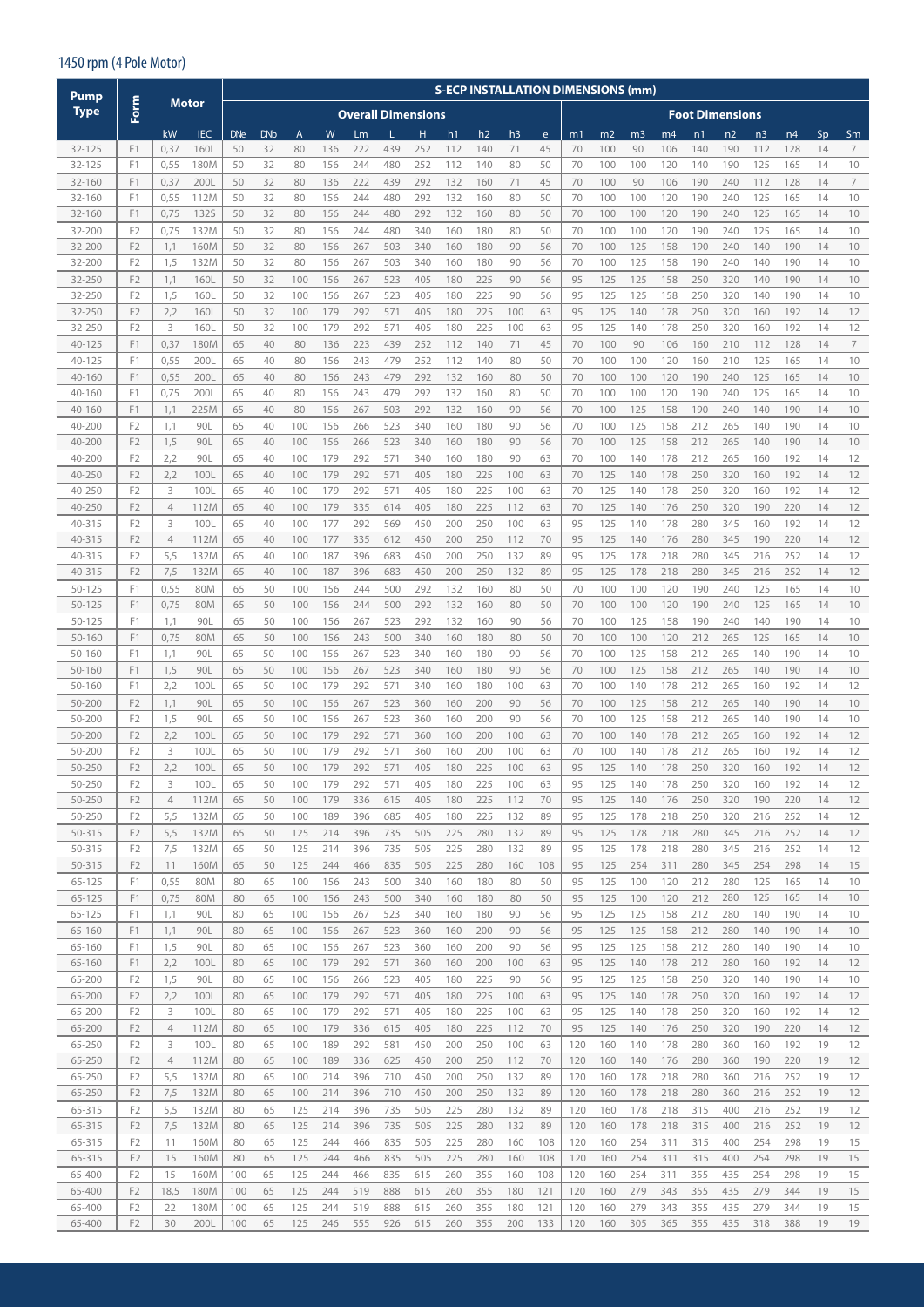#### 1450 rpm (4 Pole Motor) (Continued)

| <b>Pump</b>        |                                  |                |              |            |            |            |            |            |                           |            |            | <b>S-ECP INSTALLATION DIMENSIONS (mm)</b> |                |            |            |                |                |            |            |                        |                |            |          |          |
|--------------------|----------------------------------|----------------|--------------|------------|------------|------------|------------|------------|---------------------------|------------|------------|-------------------------------------------|----------------|------------|------------|----------------|----------------|------------|------------|------------------------|----------------|------------|----------|----------|
| <b>Type</b>        | Form                             |                | <b>Motor</b> |            |            |            |            |            | <b>Overall Dimensions</b> |            |            |                                           |                |            |            |                |                |            |            | <b>Foot Dimensions</b> |                |            |          |          |
|                    |                                  | kW             | <b>IEC</b>   | <b>DNe</b> | <b>DNb</b> | A          | W          | Lm         |                           | н          | h1         | h2                                        | h <sub>3</sub> | e          | m1         | m <sub>2</sub> | m <sub>3</sub> | m4         | n1         | n2                     | n <sub>3</sub> | n4         | Sp       | Sm       |
| 80-160             | F <sub>1</sub>                   | 1,5            | 90L          | 100        | 80         | 125        | 156        | 266        | 548                       | 405        | 180        | 225                                       | 90             | 56         | 95         | 125            | 125            | 158        | 250        | 320                    | 140            | 190        | 14       | 10       |
| 80-160             | F1                               | 2,2            | 100L         | 100        | 80         | 125        | 179        | 292        | 596                       | 405        | 180        | 225                                       | 100            | 63         | 95         | 125            | 140            | 178        | 250        | 320                    | 160            | 192        | 14       | 12       |
| 80-160             | F <sub>1</sub>                   | 3              | 100L         | 100        | 80         | 125        | 179        | 292        | 596                       | 405        | 180        | 225                                       | 100            | 63         | 95         | 125            | 140            | 178        | 250        | 320                    | 160            | 192        | 14       | 12       |
| 80-200             | F1                               | 3              | 100L         | 100        | 80         | 125        | 179        | 292        | 596                       | 430        | 180        | 250                                       | 100            | 63         | 95         | 125            | 140            | 178        | 280        | 345                    | 160            | 192        | 14       | 12       |
| 80-200             | F1                               | $\overline{4}$ | 112M         | 100        | 80         | 125        | 179        | 336        | 640                       | 430        | 180        | 250                                       | 112            | 70         | 95         | 125            | 140            | 176        | 280        | 345                    | 190            | 220        | 14       | 12       |
| 80-200             | F <sub>1</sub>                   | 5,5            | 132M         | 100        | 80         | 125        | 204        | 396        | 725                       | 430        | 180        | 250                                       | 132            | 89         | 95         | 125            | 178            | 218        | 280        | 345                    | 216            | 252        | 14       | 12       |
| 80-250             | F <sub>2</sub>                   | $\overline{4}$ | 112M         | 100        | 80         | 125        | 189        | 336        | 650                       | 480        | 200        | 280                                       | 112            | 70         | 120        | 160            | 140            | 176        | 315        | 400                    | 190            | 220        | 19       | 12       |
| 80-250             | F <sub>2</sub>                   | 5,5            | 132M         | 100        | 80         | 125        | 214        | 396        | 735                       | 480        | 200        | 280                                       | 132            | 89         | 120        | 160            | 178            | 218        | 315        | 400                    | 216            | 252        | 19       | 12       |
| 80-250<br>80-250   | F <sub>2</sub><br>F <sub>2</sub> | 7,5<br>11      | 132M<br>160M | 100<br>100 | 80<br>80   | 125<br>125 | 214<br>244 | 396<br>466 | 735<br>835                | 480<br>480 | 200<br>200 | 280<br>280                                | 132<br>160     | 89<br>108  | 120<br>120 | 160<br>160     | 178<br>254     | 218<br>311 | 315<br>315 | 400<br>400             | 216<br>254     | 252<br>298 | 19<br>19 | 12<br>15 |
| 80-315             | F <sub>2</sub>                   | 11             | 160M         | 100        | 80         | 125        | 244        | 466        | 835                       | 565        | 250        | 315                                       | 160            | 108        | 120        | 160            | 254            | 311        | 315        | 400                    | 254            | 298        | 19       | 15       |
| 80-315             | F <sub>2</sub>                   | 15             | 160M         | 100        | 80         | 125        | 244        | 466        | 835                       | 565        | 250        | 315                                       | 160            | 108        | 120        | 160            | 254            | 311        | 315        | 400                    | 254            | 298        | 19       | 15       |
| 80-315             | F <sub>2</sub>                   | 18,5           | 180M         | 100        | 80         | 125        | 244        | 519        | 888                       | 565        | 250        | 315                                       | 180            | 121        | 120        | 160            | 279            | 343        | 315        | 400                    | 279            | 344        | 19       | 15       |
| 80-400             | F <sub>2</sub>                   | 18,5           | 180M         | 100        | 80         | 125        | 256        | 519        | 900                       | 635        | 280        | 355                                       | 180            | 121        | 120        | 160            | 279            | 343        | 355        | 435                    | 279            | 344        | 19       | 15       |
| 80-400             | F <sub>2</sub>                   | 22             | 180M         | 100        | 80         | 125        | 256        | 519        | 900                       | 635        | 280        | 355                                       | 180            | 121        | 120        | 160            | 279            | 343        | 355        | 435                    | 279            | 344        | 19       | 15       |
| 80-400             | F <sub>2</sub>                   | 30             | 200L         | 100        | 80         | 125        | 256        | 555        | 936                       | 635        | 280        | 355                                       | 200            | 133        | 120        | 160            | 305            | 365        | 355        | 435                    | 318            | 388        | 19       | 19       |
| 80-400             | F <sub>2</sub>                   | 37             | 225M         | 100        | 80         | 125        | 316        | 625        | 1068                      | 635        | 280        | 355                                       | 200            | 149        | 120        | 160            | 311            | 383        | 355        | 435                    | 318            | 388        | 19       | 19       |
| 100-160            | F1                               | 3              | 100L         | 125        | 100        | 125        | 189        | 292        | 606                       | 480        | 200        | 280                                       | 100            | 63         | 120        | 160            | 140            | 178        | 280        | 360                    | 160            | 192        | 19       | 12       |
| 100-160            | F1                               | 4              | 112M         | 125        | 100        | 125        | 189        | 336        | 650                       | 480        | 200        | 280                                       | 112            | 70         | 120        | 160            | 140            | 176        | 280        | 360                    | 190            | 220        | 19       | 12       |
| 100-200            | F1                               | $\overline{4}$ | 112M         | 125        | 100        | 125        | 189        | 336        | 650                       | 480        | 200        | 280                                       | 112            | 70         | 120        | 160            | 140            | 176        | 280        | 360                    | 190            | 220        | 19       | 12       |
| 100-200            | F1                               | 5,5            | 132M         | 125        | 100        | 125        | 214        | 396        | 735                       | 480        | 200        | 280                                       | 132            | 89         | 120        | 160            | 178            | 218        | 280        | 360                    | 216            | 252        | 19       | 12       |
| 100-200            | F1                               | 7,5            | 132M         | 125        | 100        | 125        | 214        | 396        | 735                       | 480        | 200        | 280                                       | 132            | 89         | 120        | 160            | 178            | 218        | 280        | 360                    | 216            | 252        | 19       | 12       |
| 100-250<br>100-250 | F <sub>2</sub><br>F <sub>2</sub> | 5,5<br>7,5     | 132M<br>132M | 125<br>125 | 100<br>100 | 140<br>140 | 214<br>214 | 396<br>396 | 750<br>750                | 505<br>505 | 225<br>225 | 280<br>280                                | 132<br>132     | 89<br>89   | 120<br>120 | 160<br>160     | 178<br>178     | 218<br>218 | 315<br>315 | 400<br>400             | 216<br>216     | 252<br>252 | 19<br>19 | 12<br>12 |
| 100-250            | F <sub>2</sub>                   | 11             | 160M         | 125        | 100        | 140        | 244        | 466        | 850                       | 505        | 225        | 280                                       | 160            | 108        | 120        | 160            | 254            | 311        | 315        | 400                    | 254            | 298        | 19       | 15       |
| 100-250            | F <sub>2</sub>                   | 15             | 160M         | 125        | 100        | 140        | 244        | 466        | 850                       | 505        | 225        | 280                                       | 160            | 108        | 120        | 160            | 254            | 311        | 315        | 400                    | 254            | 298        | 19       | 15       |
| 100-315            | F <sub>2</sub>                   | 15             | 160M         | 125        | 100        | 140        | 244        | 466        | 850                       | 565        | 250        | 315                                       | 160            | 108        | 120        | 160            | 254            | 311        | 315        | 400                    | 254            | 298        | 19       | 15       |
| 100-315            | F <sub>2</sub>                   | 18,5           | 180M         | 125        | 100        | 140        | 244        | 519        | 903                       | 565        | 250        | 315                                       | 180            | 121        | 120        | 160            | 279            | 343        | 315        | 400                    | 279            | 344        | 19       | 15       |
| 100-315            | F <sub>2</sub>                   | 22             | 180M         | 125        | 100        | 140        | 244        | 519        | 903                       | 565        | 250        | 315                                       | 180            | 121        | 120        | 160            | 279            | 343        | 315        | 400                    | 279            | 344        | 19       | 15       |
| 100-315            | F <sub>2</sub>                   | 30             | 200L         | 125        | 100        | 140        | 246        | 555        | 941                       | 565        | 250        | 315                                       | 200            | 133        | 120        | 160            | 305            | 365        | 315        | 400                    | 318            | 388        | 19       | 19       |
| 100-400            | F <sub>2</sub>                   | 22             | 180M         | 125        | 100        | 140        | 245        | 519        | 904                       | 635        | 280        | 355                                       | 180            | 121        | 150        | 200            | 279            | 343        | 400        | 500                    | 279            | 344        | 19       | 15       |
| 100-400            | F <sub>2</sub>                   | 30             | 200L         | 125        | 100        | 140        | 245        | 555        | 940                       | 635        | 280        | 355                                       | 200            | 133        | 150        | 200            | 305            | 365        | 400        | 500                    | 318            | 388        | 19       | 19       |
| 100-400            | F <sub>2</sub>                   | 37             | 225M         | 125        | 100        | 140        | 305        | 625        | 1070                      | 635        | 280        | 355                                       | 200            | 133        | 150        | 200            | 305            | 365        | 400        | 500                    | 318            | 388        | 19       | 19       |
| 100-400            | F <sub>2</sub>                   | 45             | 225M         | 125        | 100        | 140        | 305        | 625        | 1070                      | 635        | 280        | 355                                       | 225            | 149        | 150        | 200            | 311            | 383        | 400        | 500                    | 356            | 442        | 19       | 19       |
| 100-400            | F <sub>2</sub>                   | 55             | 250M         | 125        | 100        | 140        | 305        | 746        | 1195                      | 635        | 280        | 355                                       | 250            | 168        | 150        | 200            | 349            | 421        | 400        | 500                    | 406            | 506        | 19       | 24       |
| 100-400            | F <sub>2</sub>                   | 75             | 280M         | 125        | 100        | 140        | 305        | 885        | 1330                      | 635        | 280        | 355                                       | 280            | 190        | 150        | 200            | 419            | 498        | 400        | 500                    | 457            | 554        | 19       | 24       |
| 100-400<br>125-200 | F <sub>2</sub><br>F <sub>1</sub> | 90<br>7,5      | 280M<br>132M | 125<br>150 | 100<br>125 | 140<br>140 | 305<br>214 | 885<br>396 | 1330<br>750               | 635        | 280        | 355<br>315                                | 280<br>132     | 190<br>89  | 150<br>120 | 200            | 419            | 498        | 400<br>315 | 500                    | 457<br>216     | 554        | 19<br>19 | 24       |
| 125-200            | F1                               | 11             | 160M         | 150        | 125        | 140        | 244        | 466        | 850                       | 565<br>565 | 250<br>250 | 315                                       | 160            | 108        | 120        | 160<br>160     | 178<br>254     | 218<br>311 | 315        | 400<br>400             | 254            | 252<br>298 | 19       | 12<br>15 |
| 125-250            | F <sub>2</sub>                   | 15             | 160M         | 150        | 125        | 140        | 244        | 466        | 850                       | 605        | 250        | 355                                       | 160            | 108        | 120        | 160            | 254            | 311        | 315        | 400                    | 254            | 298        | 19       | 15       |
| 125-250            | F <sub>2</sub>                   | 18,5           | 180M         | 150        | 125        | 140        | 244        | 519        | 903                       | 605        | 250        | 355                                       | 180            | 121        | 120        | 160            | 279            | 343        | 315        | 400                    | 279            | 344        | 19       | 15       |
| 125-250            | F <sub>2</sub>                   | 22             | 180M         | 150        | 125        | 140        | 244        | 519        | 903                       | 605        | 250        | 355                                       | 180            | 121        | 120        | 160            | 279            | 343        | 315        | 400                    | 279            | 344        | 19       | 15       |
| 125-315            | F1                               | 11             | 160M         | 150        | 125        | 140        | 256        | 466        | 862                       | 635        | 280        | 355                                       | 160            | 108        | 150        | 220            | 254            | 311        | 400        | 500                    | 254            | 298        | 23       | 15       |
| 125-315            | F1                               | 15             | 160M         | 150        | 125        | 140        | 256        | 466        | 862                       | 635        | 280        | 355                                       | 160            | 108        | 150        | 220            | 254            | 311        | 400        | 500                    | 254            | 298        | 23       | 15       |
| 125-315            | F1                               | 18,5           | 180M         | 150        | 125        | 140        | 256        | 519        | 915                       | 635        | 280        | 355                                       | 180            | 121        | 150        | 220            | 279            | 343        | 400        | 500                    | 279            | 344        | 23       | 15       |
| 125-315            | F <sub>1</sub>                   | 22             | 180M         | 150        | 125        | 140        | 256        | 519        | 915                       | 635        | 280        | 355                                       | 180            | 121        | 150        | 220            | 279            | 343        | 400        | 500                    | 279            | 344        | 23       | 15       |
| 125-315            | F1                               | 30             | 200L         | 150        | 125        | 140        | 256        | 555        | 951                       | 635        | 280        | 355                                       | 200            | 133        | 150        | 220            | 305            | 365        | 400        | 500                    | 318            | 388        | 23       | 19       |
| 125-315            | F <sub>1</sub>                   | 37             | 225M         | 150        | 125        | 140        | 316        | 625        | 1081                      | 635        | 280        | 355                                       | 225            | 149        | 150        | 220            | 305            | 365        | 400        | 500                    | 356            | 442        | 23       | 19       |
| 125-315            | F1                               | 45             | 225M         | 150        | 125        | 140        | 316        | 625        | 1081                      | 635        | 280        | 355                                       | 225            | 149        | 150        | 220            | 305            | 365        | 400        | 500                    | 356            | 442        | 23       | 19       |
| 125-400<br>125-400 | F <sub>2</sub><br>F <sub>2</sub> | 37             | 225M<br>225M | 150        | 125<br>125 | 140<br>140 | 316<br>316 | 625        | 1081<br>1081              | 715<br>715 | 315<br>315 | 400<br>400                                | 225<br>225     | 149<br>149 | 150<br>150 | 200<br>200     | 311<br>311     | 383<br>383 | 400<br>400 | 500                    | 356<br>356     | 442<br>442 | 23<br>23 | 19<br>19 |
| 125-400            | F <sub>2</sub>                   | 45<br>55       | 250M         | 150<br>150 | 125        | 140        | 316        | 625<br>753 | 1209                      | 715        | 315        | 400                                       | 250            | 168        | 150        | 200            | 349            | 409        | 400        | 500<br>500             | 406            | 506        | 23       | 24       |
| 125-400            | F <sub>2</sub>                   | 75             | 280M         | 150        | 125        | 140        | 316        | 869        | 1325                      | 715        | 315        | 400                                       | 280            | 180        | 150        | 200            | 419            | 501        | 400        | 500                    | 457            | 554        | 23       | 24       |
| 125-400            | F <sub>2</sub>                   | 90             | 280M         | 150        | 125        | 140        | 316        | 869        | 1325                      | 715        | 315        | 400                                       | 280            | 180        | 150        | 200            | 419            | 501        | 400        | 500                    | 457            | 554        | 23       | 24       |
| 150-200            | F1                               | 11             | 160M         | 200        | 150        | 160        | 244        | 466        | 870                       | 635        | 280        | 355                                       | 160            | 108        | 150        | 200            | 254            | 311        | 400        | 500                    | 254            | 298        | 23       | 15       |
| 150-200            | F1                               | 15             | 160M         | 200        | 150        | 160        | 244        | 466        | 870                       | 635        | 280        | 355                                       | 160            | 108        | 150        | 200            | 254            | 311        | 400        | 500                    | 254            | 298        | 23       | 15       |
| 150-250            | F <sub>2</sub>                   | 15             | 160M         | 200        | 150        | 160        | 244        | 466        | 870                       | 655        | 280        | 375                                       | 160            | 108        | 150        | 200            | 254            | 311        | 400        | 500                    | 254            | 298        | 23       | 15       |
| 150-250            | F <sub>2</sub>                   | 18,5           | 180M         | 200        | 150        | 160        | 244        | 519        | 923                       | 655        | 280        | 375                                       | 180            | 121        | 150        | 200            | 279            | 343        | 400        | 500                    | 279            | 344        | 23       | 15       |
| 150-250            | F <sub>2</sub>                   | 22             | 180M         | 200        | 150        | 160        | 244        | 519        | 923                       | 655        | 280        | 375                                       | 180            | 121        | 150        | 200            | 279            | 343        | 400        | 500                    | 279            | 344        | 23       | 15       |
| 150-250            | F <sub>2</sub>                   | 30             | 200L         | 200        | 150        | 160        | 246        | 555        | 961                       | 655        | 280        | 375                                       | 200            | 133        | 150        | 200            | 305            | 365        | 400        | 500                    | 318            | 388        | 23       | 19       |
| 150-315            | F1                               | 18,5           | 180M         | 200        | 150        | 160        | 316        | 753        | 1229                      | 680        | 280        | 400                                       | 180            | 168        | 150        | 200            | 349            | 409        | 450        | 550                    | 279            | 344        | 23       | 24       |
| 150-315            | F1                               | 22             | 180M         | 200        | 150        | 160        | 316        | 753        | 1229                      | 680        | 280        | 400                                       | 180            | 168        | 150        | 200            | 349            | 409        | 450        | 550                    | 279            | 344        | 23       | 24       |
| 150-315            | F1                               | 30             | 200L         | 200        | 150        | 160        | 256        | 555        | 971                       | 680        | 280        | 400                                       | 200            | 133        | 150        | 200            | 305            | 365        | 450        | 550                    | 318            | 388        | 23       | 19       |
| 150-315            | F1                               | 37             | 225M         | 200        | 150        | 160        | 316        | 625        | 1101                      | 680        | 280        | 400                                       | 225            | 149        | 150        | 200            | 311            | 383        | 450        | 550                    | 318            | 388        | 23       | 19       |
| 150-315<br>150-315 | F <sub>1</sub><br>F1             | 45<br>55       | 225M<br>250M | 200<br>200 | 150<br>150 | 160<br>160 | 316<br>316 | 625<br>753 | 1101<br>1229              | 680<br>680 | 280<br>280 | 400<br>400                                | 225<br>250     | 149<br>168 | 150<br>150 | 200<br>200     | 311<br>349     | 383<br>409 | 450<br>450 | 550<br>550             | 356<br>406     | 442<br>506 | 23<br>23 | 19<br>24 |
| 150-400            | F <sub>2</sub>                   | 45             | 225M         | 200        | 150        | 160        | 316        | 625        | 1101                      | 765        | 315        | 450                                       | 225            | 149        | 150        | 200            | 311            | 383        | 450        | 550                    | 356            | 442        | 23       | 19       |
| 150-400            | F <sub>2</sub>                   | 55             | 250M         | 200        | 150        | 160        | 316        | 746        | 1222                      | 765        | 315        | 450                                       | 250            | 168        | 150        | 200            | 349            | 421        | 450        | 550                    | 406            | 506        | 23       | 24       |
| 150-400            | F <sub>2</sub>                   | 75             | 280M         | 200        | 150        | 160        | 316        | 885        | 1361                      | 765        | 315        | 450                                       | 280            | 190        | 150        | 200            | 419            | 498        | 450        | 550                    | 457            | 554        | 23       | 24       |
| 150-400            | F <sub>2</sub>                   | 90             | 280M         | 200        | 150        | 160        | 316        | 885        | 1361                      | 765        | 315        | 450                                       | 280            | 190        | 150        | 200            | 419            | 498        | 450        | 550                    | 457            | 554        | 23       | 24       |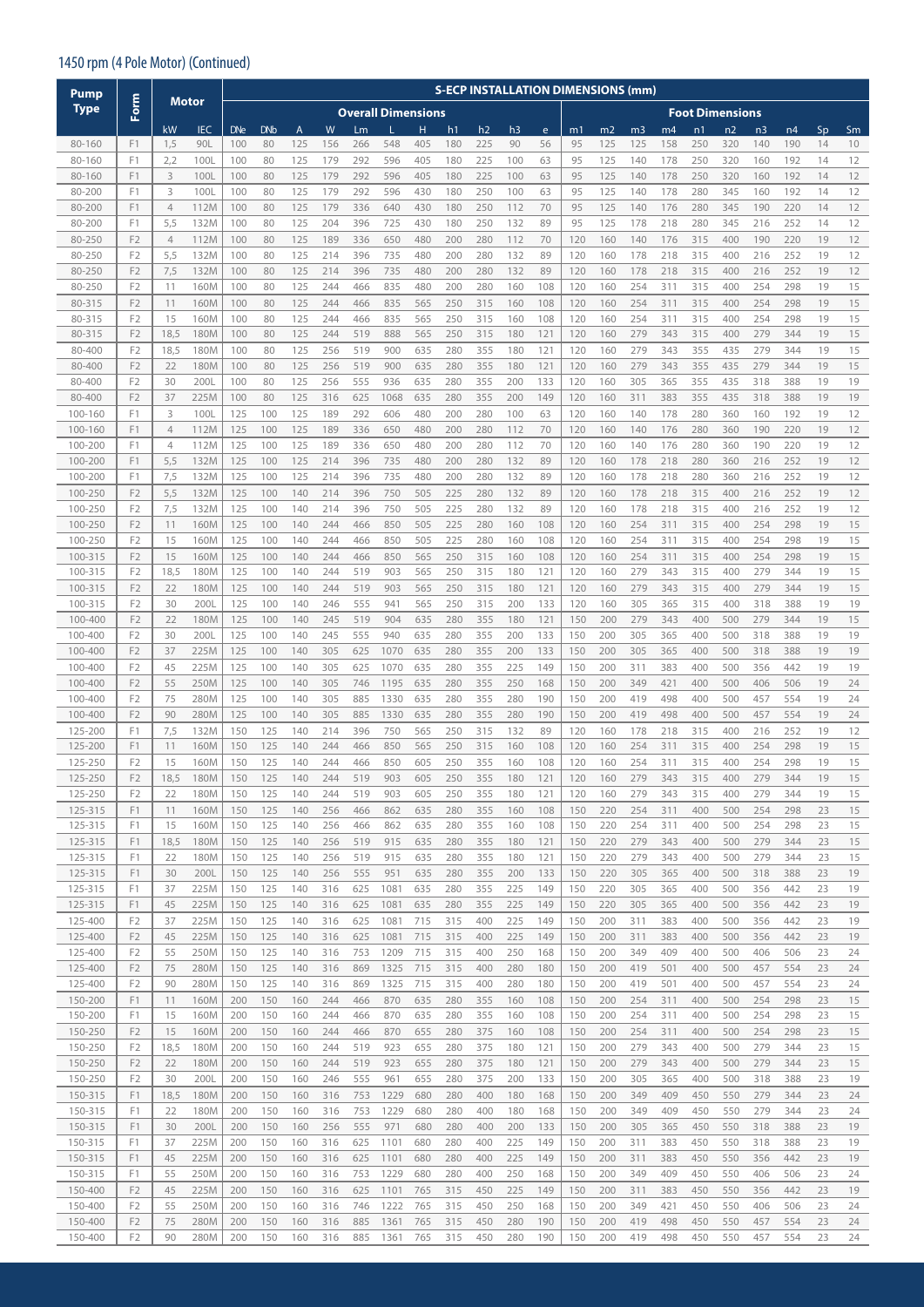## **Installation Arrangements**



Horizontal installation on ground

Horizontal position on a base plate.



#### Veritical installation on ground

Vertical position by means of a special suction elbow with foot.

Standard manufacturing is as in the drawings (R/3). Suction elbow position can be adjusted for different positions.



#### Installation on perpendicular pipes



Between two perpendicuar pipes in horizontal or vertical position. The axis of motor below the horizontal line is not admissible.